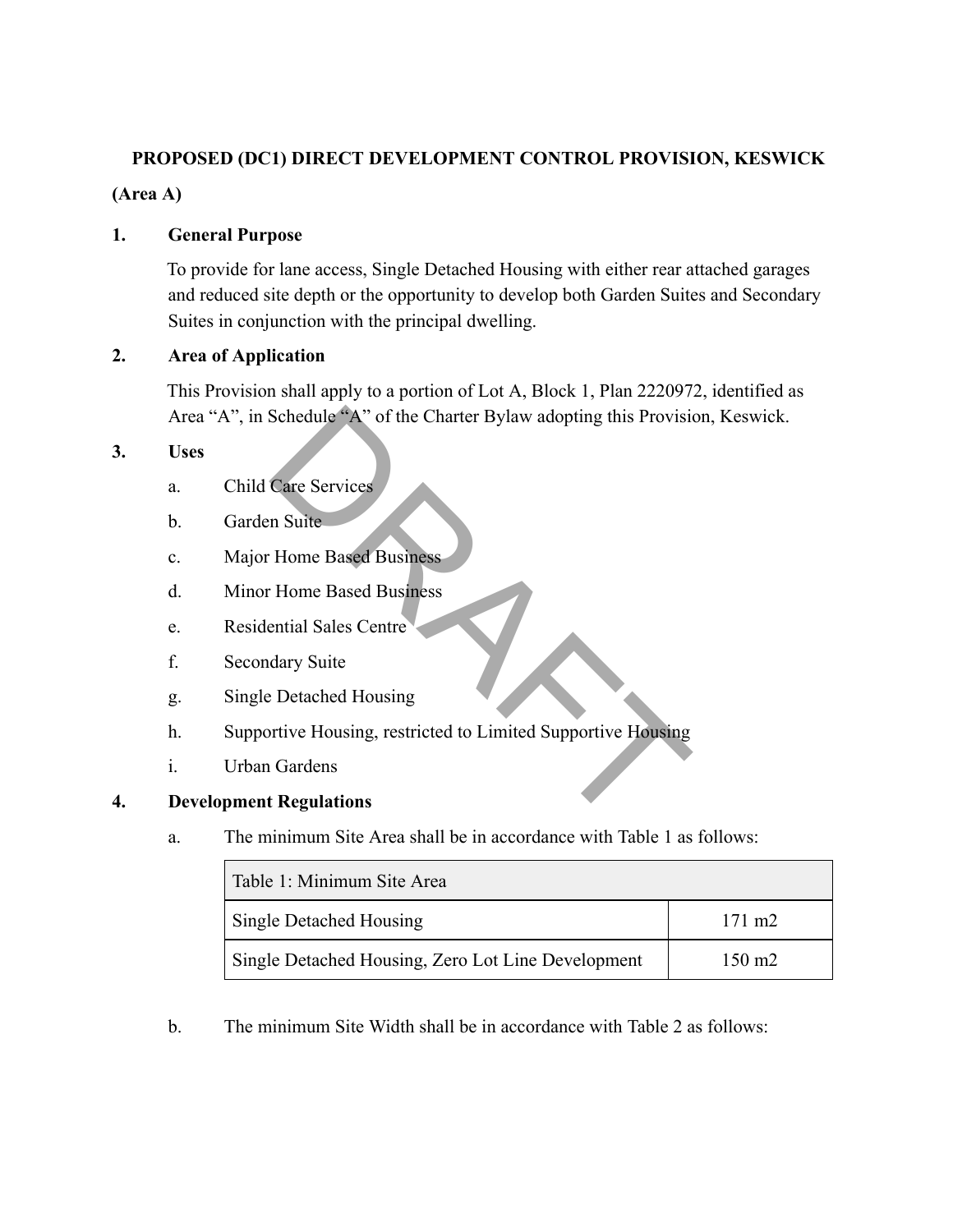| Table 2: Minimum Site Width                        |                  |  |  |
|----------------------------------------------------|------------------|--|--|
| Single Detached Housing                            | 7.0 <sub>m</sub> |  |  |
| Single Detached Housing, Zero Lot Line Development | 7.0 m            |  |  |

- c. The minimum Site Depth shall be 23.5 m
- d. The maximum Height shall not exceed 12.0 m.
- e. The minimum Front Setback shall be 4.0 m.
- f. The minimum rear Setback shall be 5.5 m, except that:
	- i. it shall be 1.2 m for a rear attached garage.
- g. The minimum Side Setback shall be 1.2 m, except that:
	- i. it shall be  $2.4$  m where the Side Yard Abuts a public roadway other than a Lane or local roadway.
	- ii. it shall be 1.8 m where the Side Yard Abuts a flanking local roadway.
	- iii. Zero Lot Line Development shall be permitted where:
		- A. The other Side Setback is a minimum of 1.5 m;
		- B. All roof leaders from the Dwelling are connected to the individual storm sewer service for each Lot;
		- C. No roof leader discharge shall be directed to the maintenance easement;
- D. the owner of a Lot within a development proposed for the Zero Lot Line Development and the owner of the adjacent Lot shall register, on titles for all adjacent lots, a 1.5 m private maintenance easement that provides for: it shall be 1.2 m for a rear attached garage.<br>
inimum Side Setback shall be 1.2 m, except that:<br>
it shall be 2.4 m where the Side Yard Abuts a public road<br>
Lane or local roadway.<br>
it shall be 1.8 m where the Side Yard Abu
	- 1. a 0.3 m eave encroachment easement with the requirement that the eaves must not be closer than 0.9 m to the eaves of the building on an adjacent parcel;
	- 2. A 0.6 m footing encroachment easement; and
	- 3. Permission to access the easement area for maintenance of the properties.
	- E. The owner of the Site proposed for the Zero Lot Line Development shall register on all titles within the Zero Lot Line Development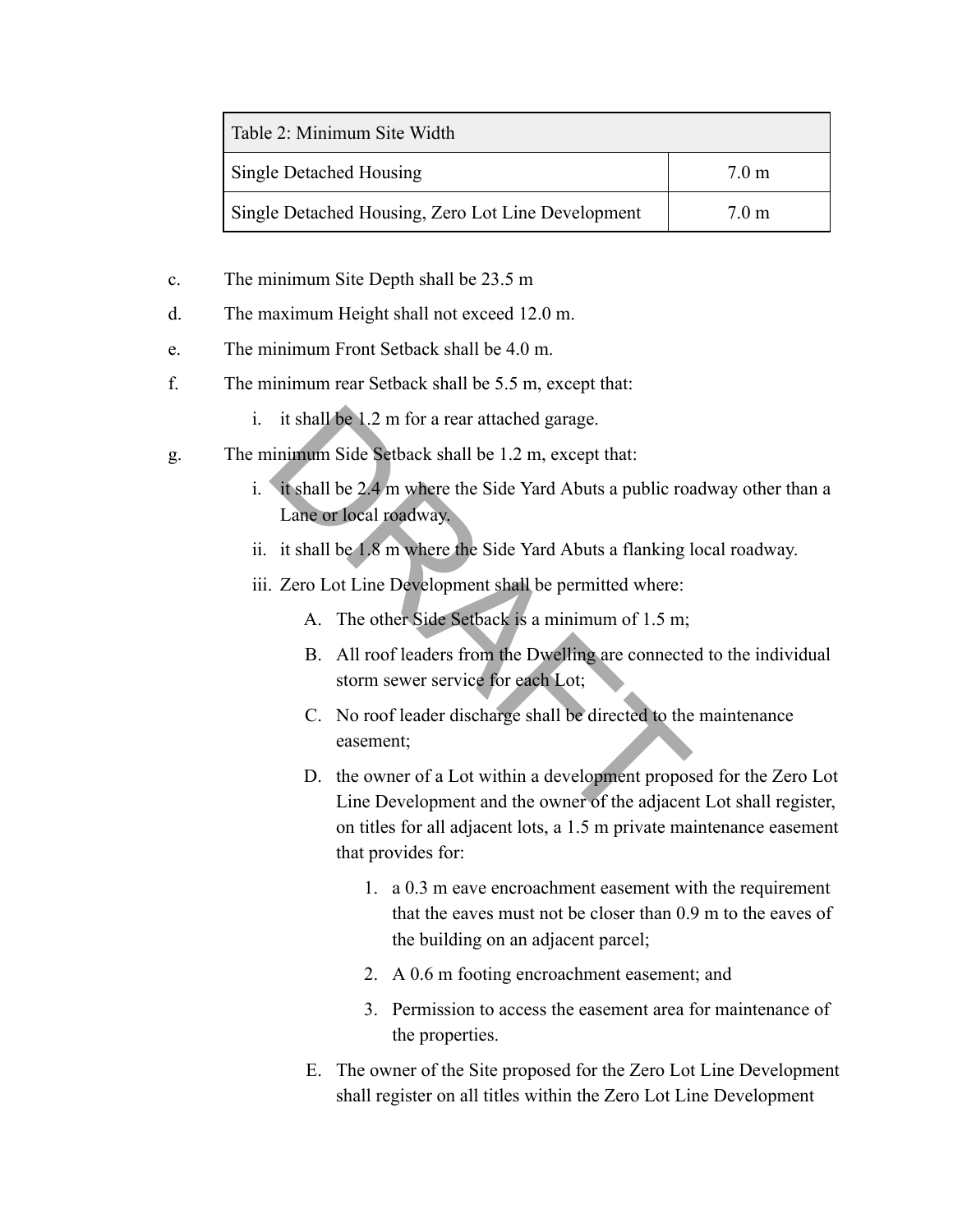Site, as well as all titles on the adjacent Site, a restrictive covenant and easement that:

- 1. Requires a drainage swale constructed to City of Edmonton Design and Construction Standards; and
- 2. Provides for the protection of drainage of the Site, including the right for water to flow across Lots and the requirement not to inhibit the flow of water across Lots.
- F. The owner of the Site proposed for the Zero Lot Line Development shall register a utility easement(s) on, where necessary, all Lots within the Zero Lot Line development and the Abutting Lots to ensure adequate access for utility maintenance.
- h. The Side Setback for a Garage in a Zero Lot Line Development may only be reduced to zero where:
	- i. a 1.5 m private maintenance easement identical to that registered for the principal building is provided on the Abutting Lot;
- ii. all roof leaders from Accessory buildings are connected to the individual storm sewer service for each Lot or directed to drain directly to an adjacent Lane; and ensure adequate access for utility maintenance.<br>
ide Setback for a Garage in a Zero Lot Line Developmen<br>
d to zero where:<br>
a 1.5 m private maintenance easement identical to that is<br>
principal building is provided on the Ab
	- iii. no roof leader discharge shall be directed to the maintenance easement.
- i. Corner Sites shall have flanking side treatments similar to the front elevation.

 $\blacksquare$ 

 j. The maximum Site Coverage per dwelling shall be in accordance with Table 3 as follows:

| Table 3: Maximum Site Coverage               |       |                              |                              |                                               |
|----------------------------------------------|-------|------------------------------|------------------------------|-----------------------------------------------|
|                                              | Total | Principal<br><b>Building</b> | Accessory<br><b>Building</b> | Principal Building<br>with attached<br>Garage |
| <b>Single Detached</b><br>Housing            | 55%   | 35%                          | 20%                          | 55%                                           |
| Single Detached<br>Housing,<br>Zero Lot Line | 65%   | 45%                          | 20%                          | 65%                                           |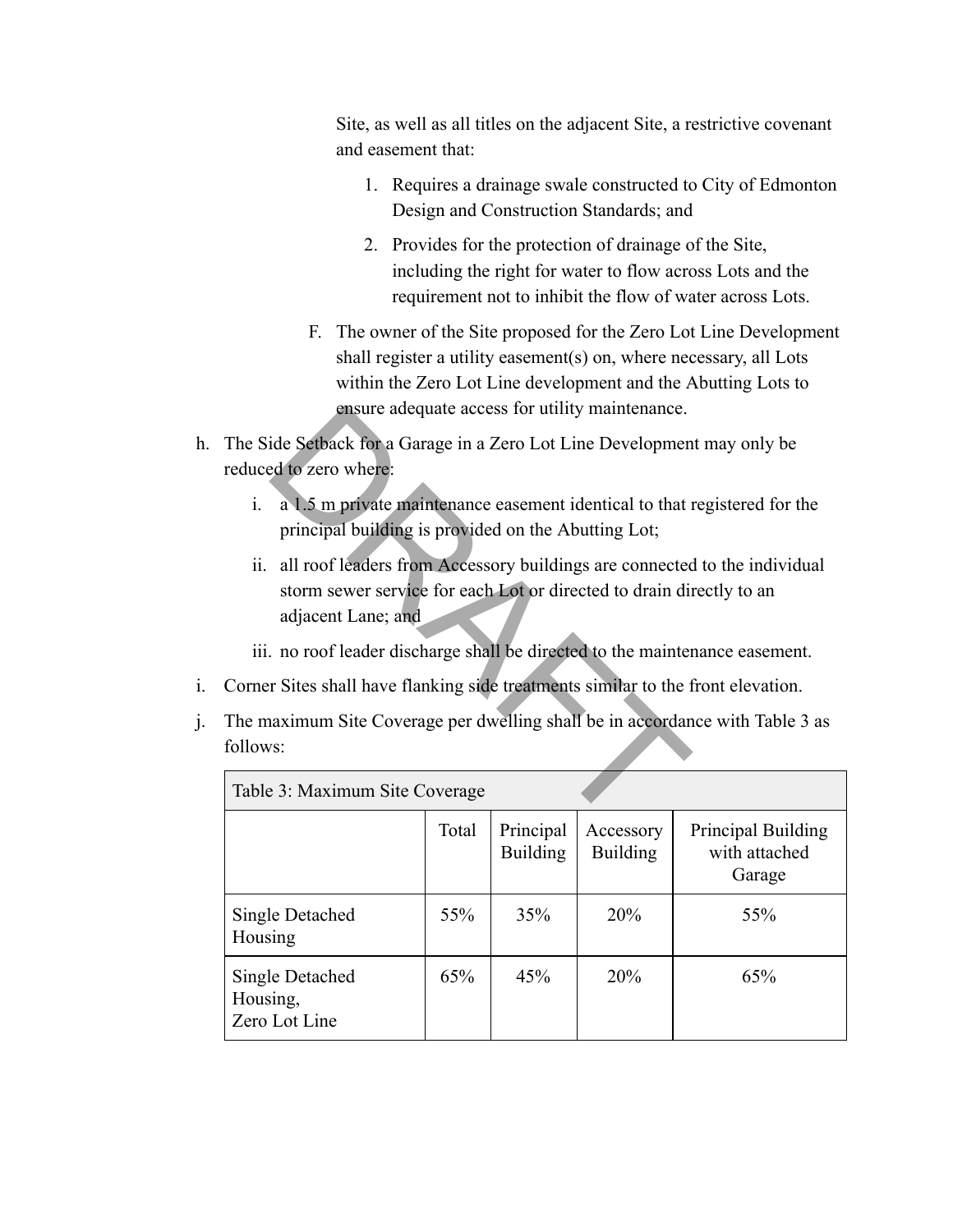- k. Notwithstanding Section 55, where a lot is less than 225 m2, landscaping shall be provided in accordance with the following:
	- i. A minimum of 1 tree and three shrubs.
- l. Where the Site Abuts a Lane, vehicular access shall be from the Lane.
- m. Where a lot is greater than 225 m2, one Secondary Suite and one Garden Suite may each be developed in conjunction with a Single Detached House on the same lot.
- n. Signs shall comply with the regulations found in Schedule 59A.

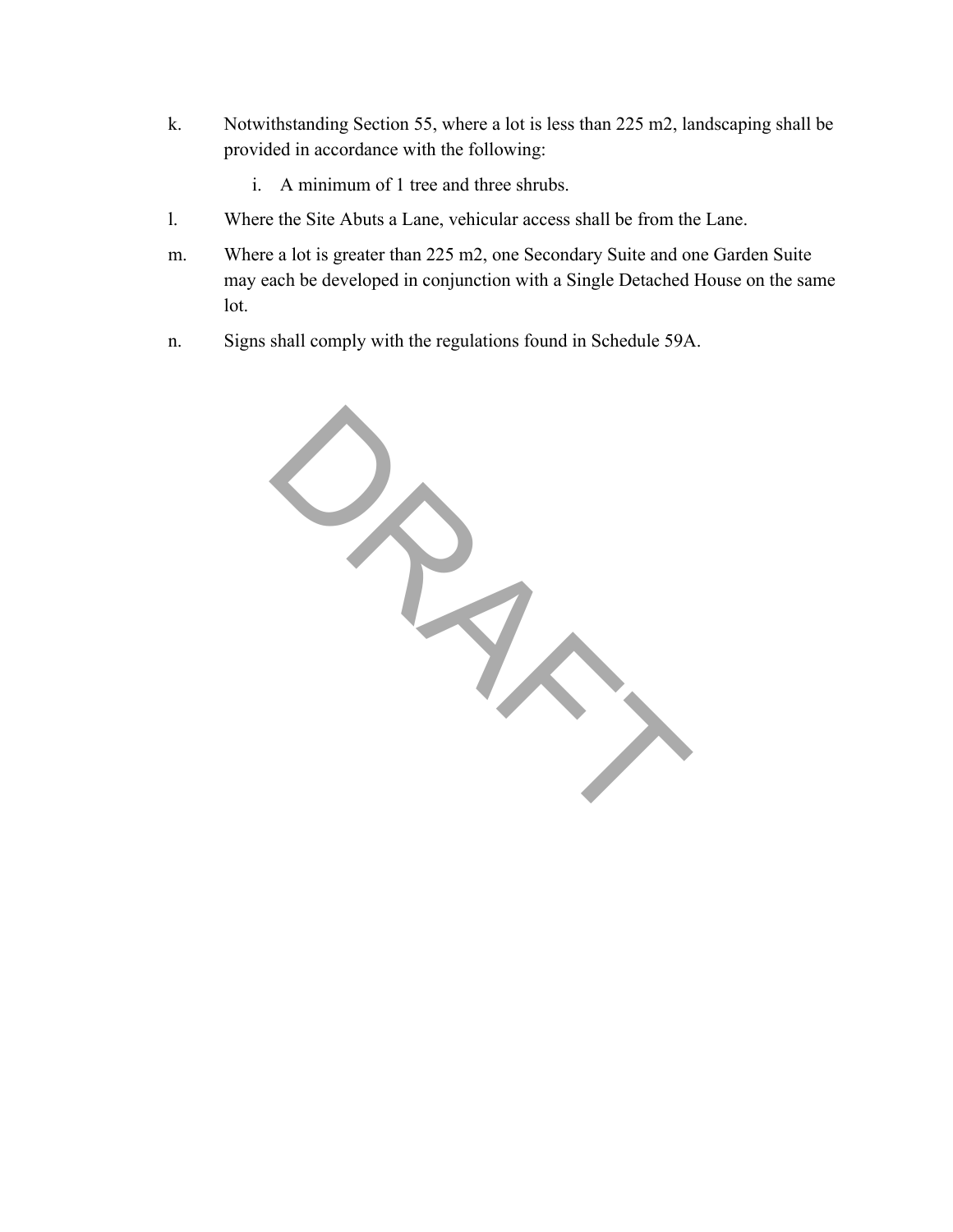## **(DC1) DIRECT DEVELOPMENT CONTROL PROVISION**

## **(Area B)**

## **1. General Purpose**

 To provide a district for shallow lot Multi-unit Housing in the form of row housing, and Semi-detached Housing with rear attached garages.

## **2. Area of Application**

 This Provision shall apply to a portion of Lot A, Block 1, Plan 2220972, identified as Area B, in Schedule "A" of the Charter Bylaw adopting this Provision, Keswick.

## **3. Uses**

- a. Child Care Services
- b. Major Home Based Business
- c. Minor Home Based Business
- d. Residential Sales Centre
- e. Multi-unit Housing, in the form of row housing
- f. Semi-detached Housing
- g. Urban Gardens

## **4. Development Regulations**

- a. Principal Dwellings within row housing developments shall be articulated through the use of architectural features, materials, setbacks, and stepbacks to provide a variable building facade. Care Services<br>
Home Based Business<br>
Home Based Business<br>
ential Sales Centre<br>
unit Housing<br>
detached Housing<br>
detached Housing<br>
detached Housing<br> **Regulations**<br>
pal Dwellings within row housing developments shall be<br>
e of
- b. Row housing shall not exceed five Dwellings per building.
- c. The minimum Site Area shall be in accordance with Table 1 as follows:

| Table 1: Minimum Site Area      |                  |  |
|---------------------------------|------------------|--|
| Semi-detached Housing           | $147 \text{ m}2$ |  |
| row housing - internal Dwelling | $92 \text{ m}$   |  |
| row housing - end Dwelling      | $121 \text{ m}2$ |  |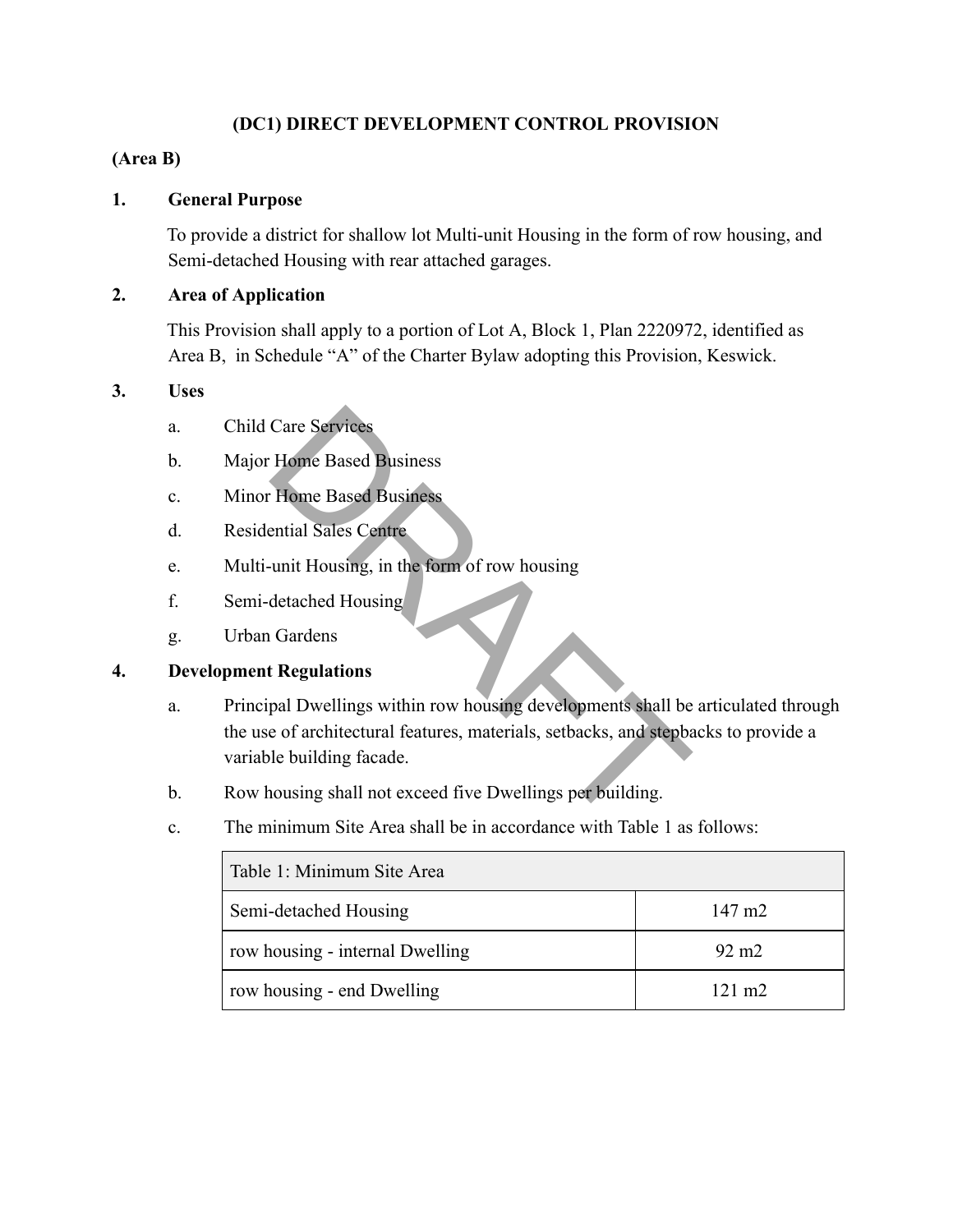d. The minimum Site Width shall be in accordance with Table 2 as follows:

| Table 2: Minimum Site Width     |                  |  |
|---------------------------------|------------------|--|
| Semi-detached Housing           | 6.7 <sub>m</sub> |  |
| row housing - internal Dwelling | $4.2 \text{ m}$  |  |
| row housing - end Dwelling      | $5.5 \text{ m}$  |  |

- e. The minimum Site Depth shall be 22 m.
- f. The maximum Height shall not exceed 12.0 m.
- g. The minimum Front Setback shall be 4.0 m.
- h. The minimum rear Setback shall be 5.5 m, except that:
	- i. Verandas or any other architectural features which are of a similar character, are permitted to project to a maximum of 2.5 m into the rear setback.
- i. The minimum required Side Setback shall be 1.2 m, except that:
	- i. The minimum Side Setback abutting a public roadway, other than a Lane shall be 2.4 m.
- j. On Corner Sites the Facades of a principal building adjacent to the Front Lot Line and flanking Side Lot Line shall use consistent building materials and architectural features and shall include features such as windows, doors, or porches. inimum Front Setback shall be 4.0 m.<br>
inimum rear Setback shall be 5.5 m, except that:<br>
Verandas or any other architectural features which are c<br>
character, are permitted to project to a maximum of 2.5<br>
setback.<br>
inimum re
- k. The maximum Site Coverage per dwelling shall be in accordance with Table 3 as follows:

| Table 3: Total Maximum Site Coverage |     |  |
|--------------------------------------|-----|--|
| Semi-detached Housing                | 45% |  |
| row housing - internal Dwelling      | 61% |  |
| row housing - end Dwelling           | 45% |  |

 l. Notwithstanding Section 55, landscaping shall be provided in accordance with the following: